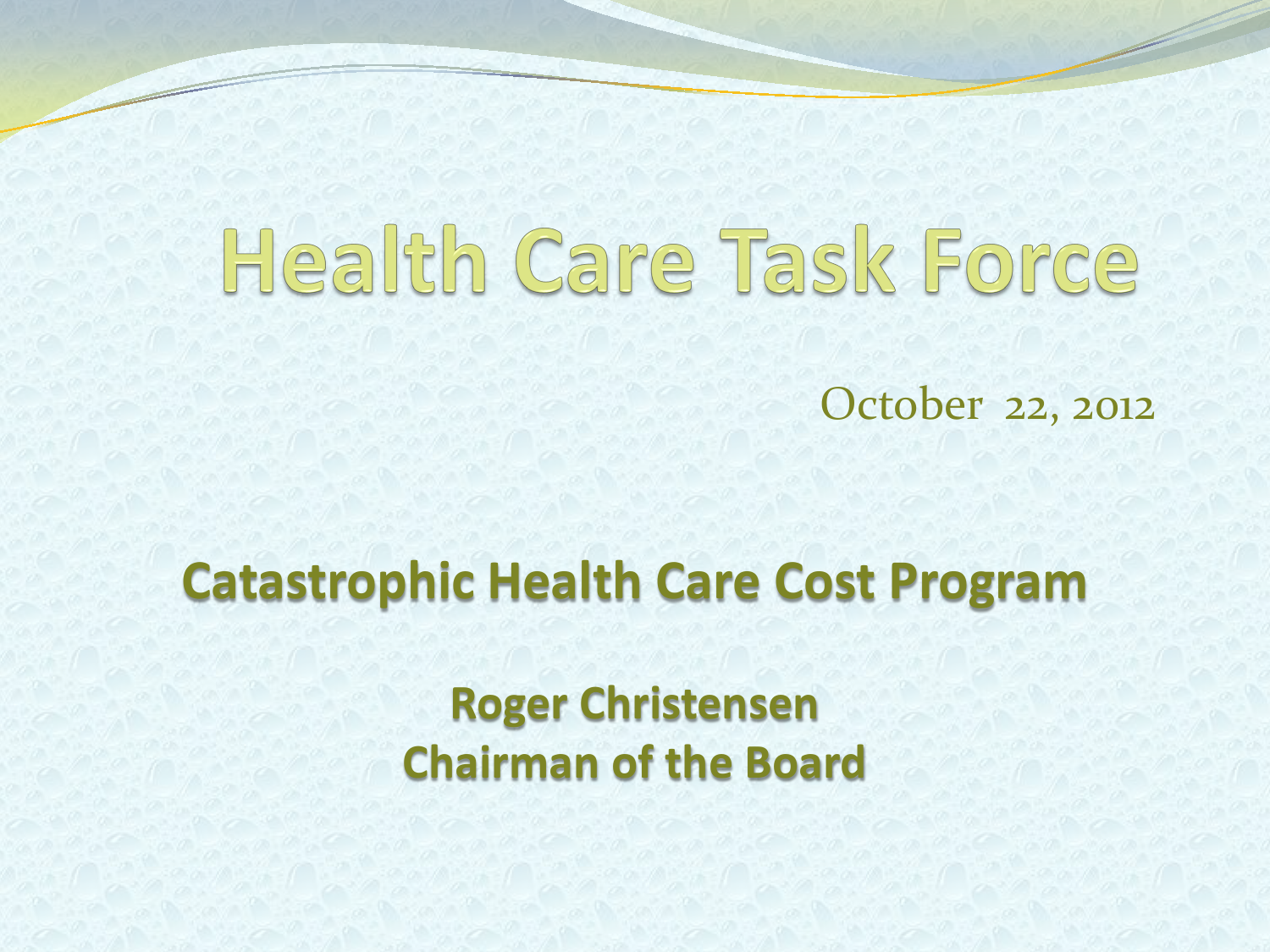### Medically Indigent

#### Definition *[Idaho Code Section 31-3502(17)*

*"Medically indigent" means any person who is in need of necessary medical services and who, if an adult, together with his or her spouse, or whose parents or guardian if a minor,*  does not have income and other resources available to him from whatever source sufficient *to pay for necessary medical services. Nothing in this definition shall prevent the board and the county commissioners from requiring the applicant and obligated persons to reimburse the county and the catastrophic health care cost program, where appropriate, for all or a portion of their medical expenses, when investigation of their application pursuant to this chapter, determines their ability to do so."*

- Not Related to Poverty
- Incident Based
- Present Ability to Pay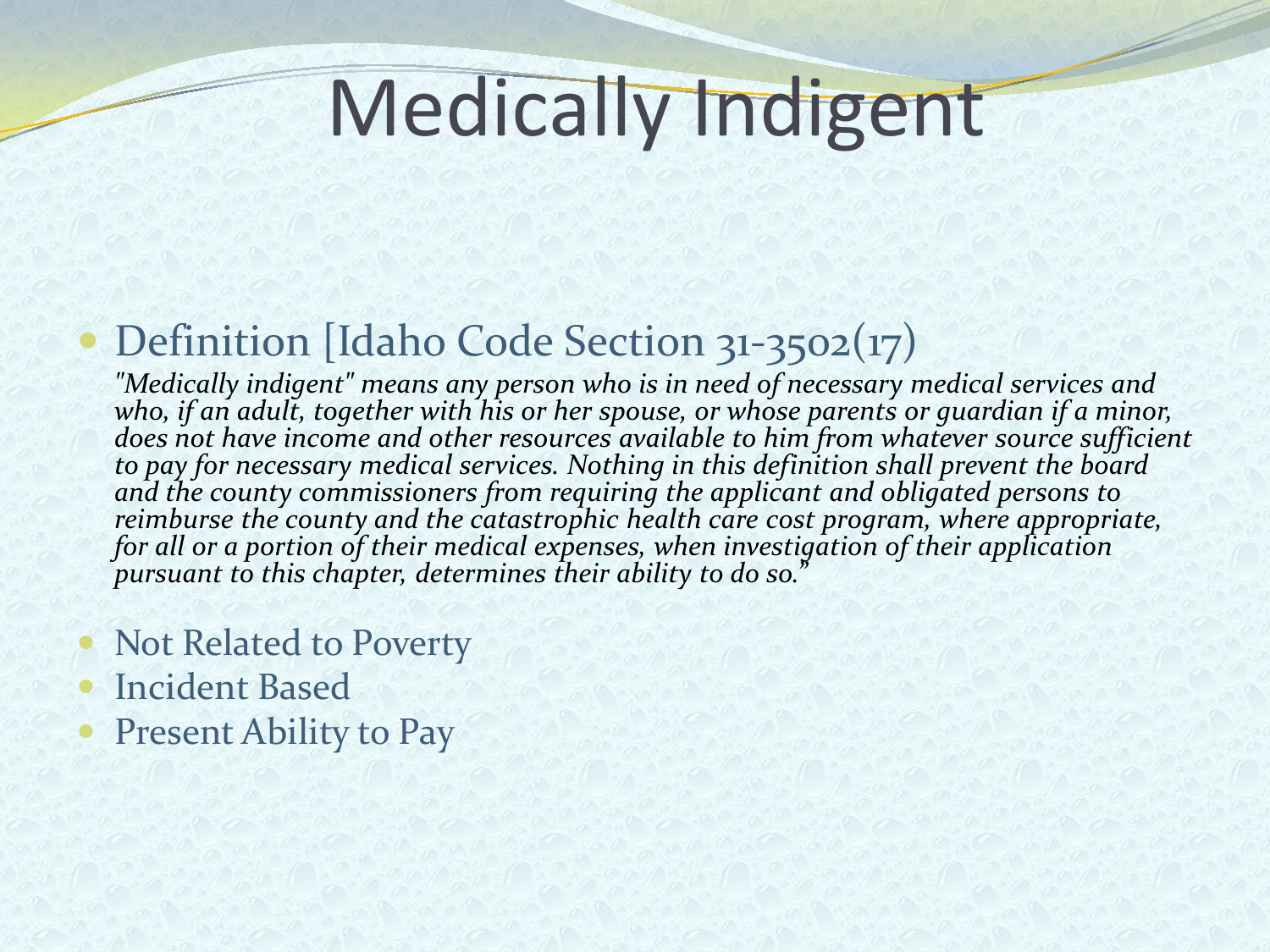### **What Becomes of the CAT Fund?**

#### **OPTION #1** MINOR CHANGES.

- FY2013 **Approp**. \$36,532,800
- FY2014 Initial Budget Estimate \$42,351,384

#### **OPTION #2** INDIGENT PROGRAM REDESIGN Definition: Medically Indigent Idaho Code Chapter 35 Title 31

#### **OPTION #3** MEDICAID EXPANSION What happens to current county indigent/CAT program

**Catastrophic Health Care Cost Program**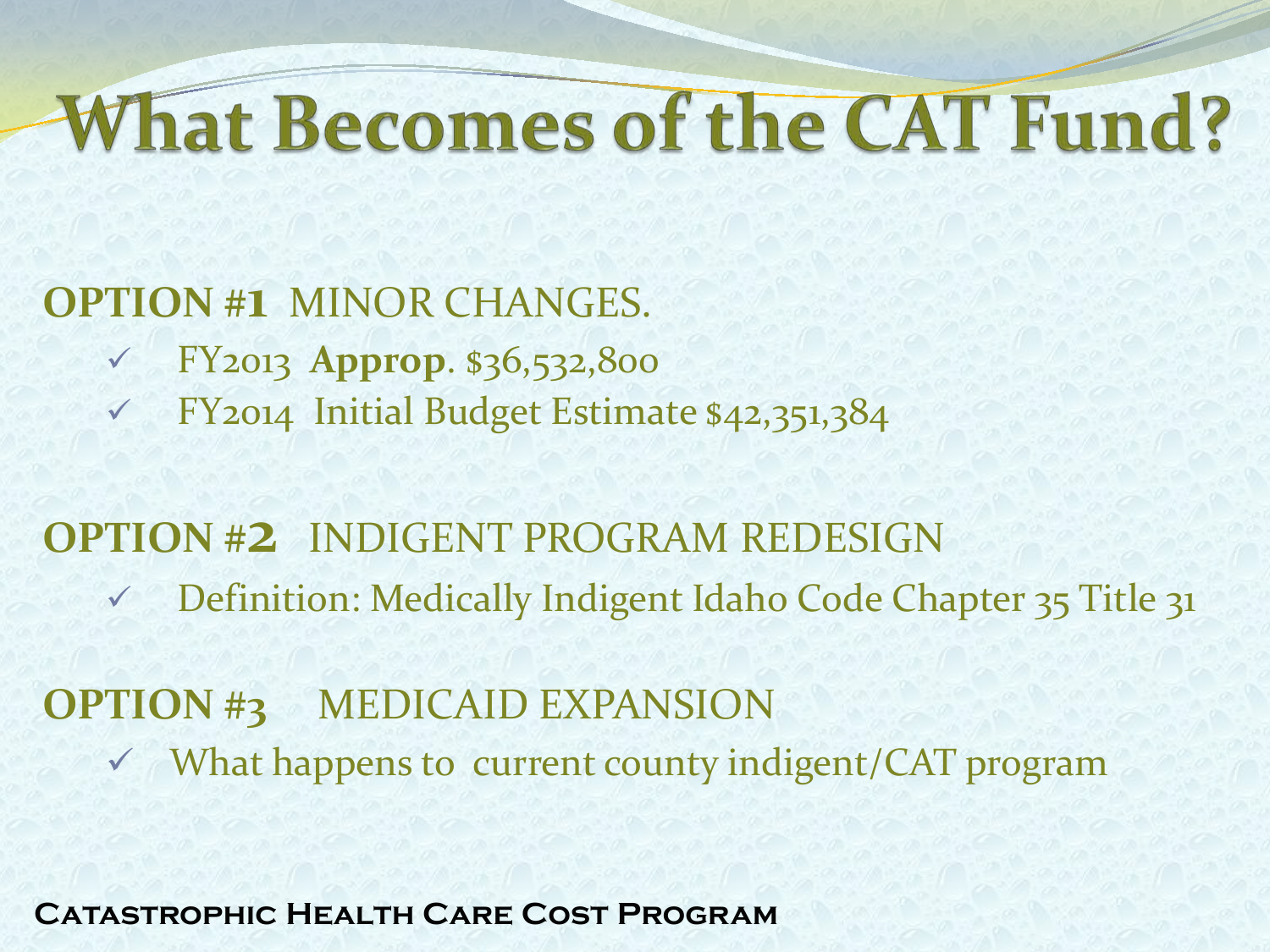OPTION #1 STATUS QUO **The CAT Fund under**….

 **SUNSET OF PCIP Jan. 1, 2014 SUNSET OF THE 5% ADJUSTMENT June 30, 2013 MEDICAL INFLATION - still a factor**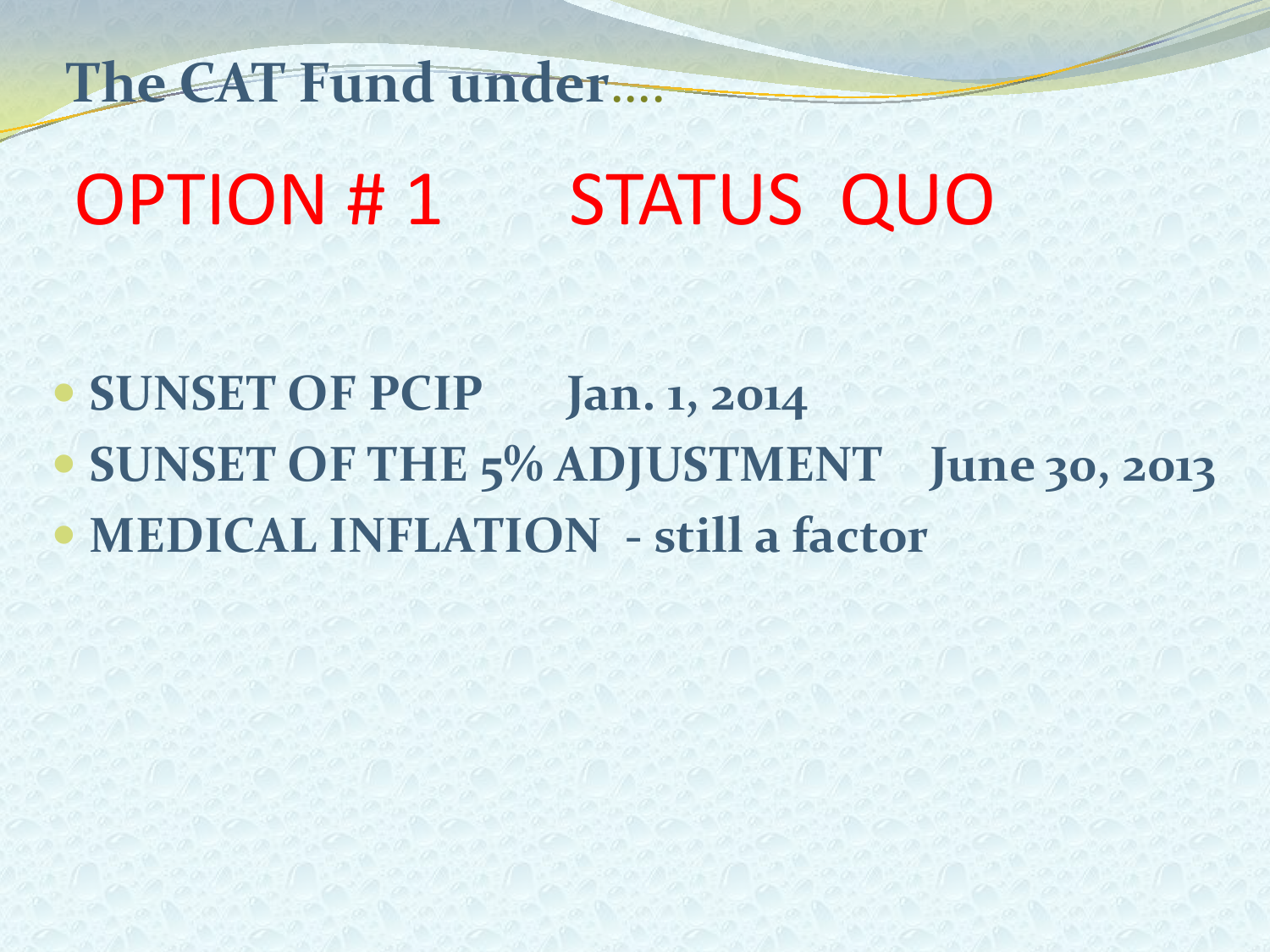**The CAT Fund under**….

### OPTION # 2 REDESIGN

- **Start from Ground Zero – Repeal and Rewrite**
	- **Some ideas might include………….**
		- **Indigency**
		- **Eligible Necessary Medical Services**
		- **Uniformity & Standardization of System Design**
			- **Claims Processing**
			- **Forms**
			- **Expansion of Utilization Management**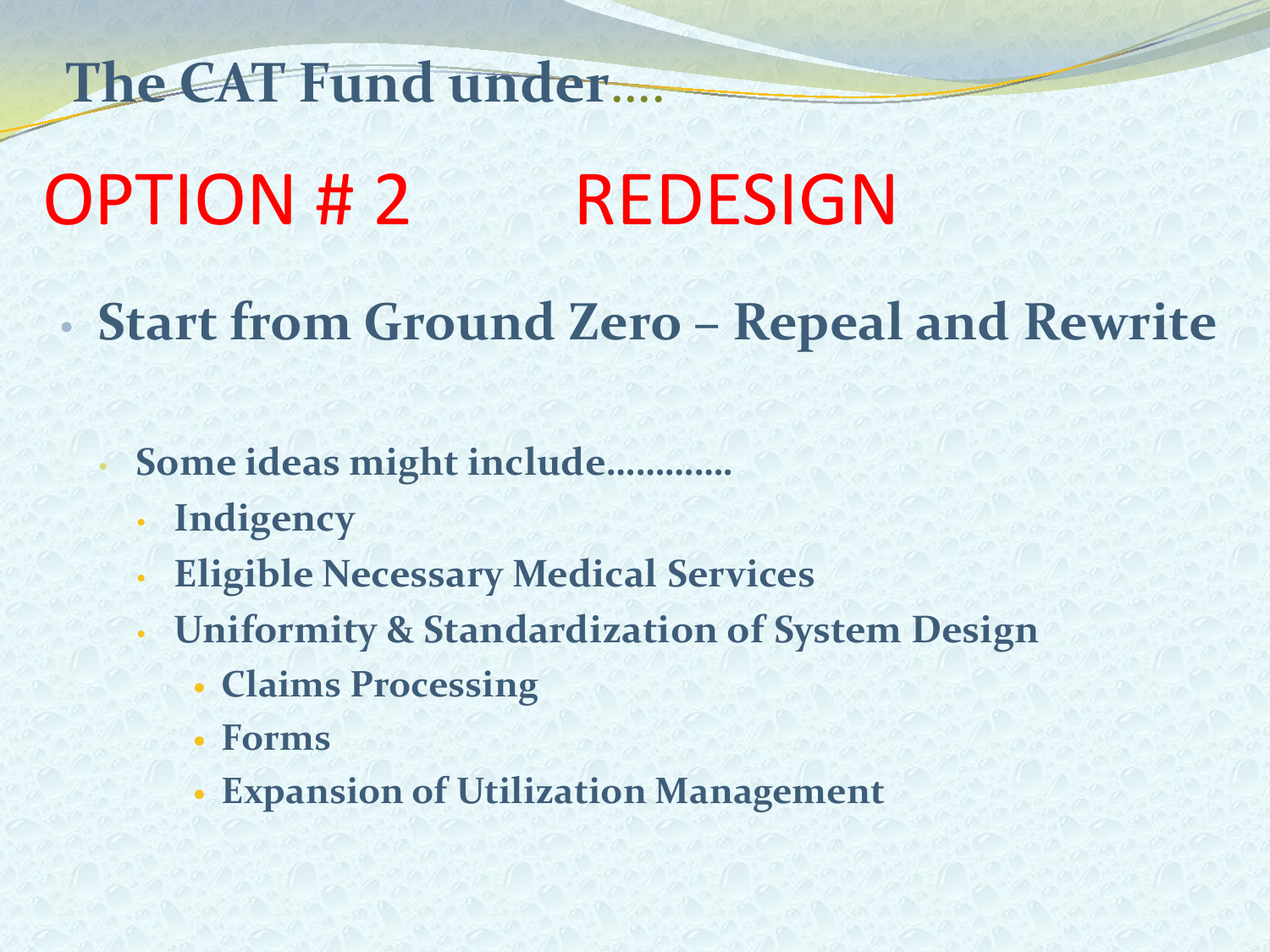### Option #3 Medicaid Expansion

**It is estimated that 90% of those who now qualify for the county program and CAT funding will qualify for Medicaid. Who are the remaining 10% :**

- **Undocumented**
- **Qualified for the exchange subsidies, but choose not to purchase**
- **Other potential non covered medical services**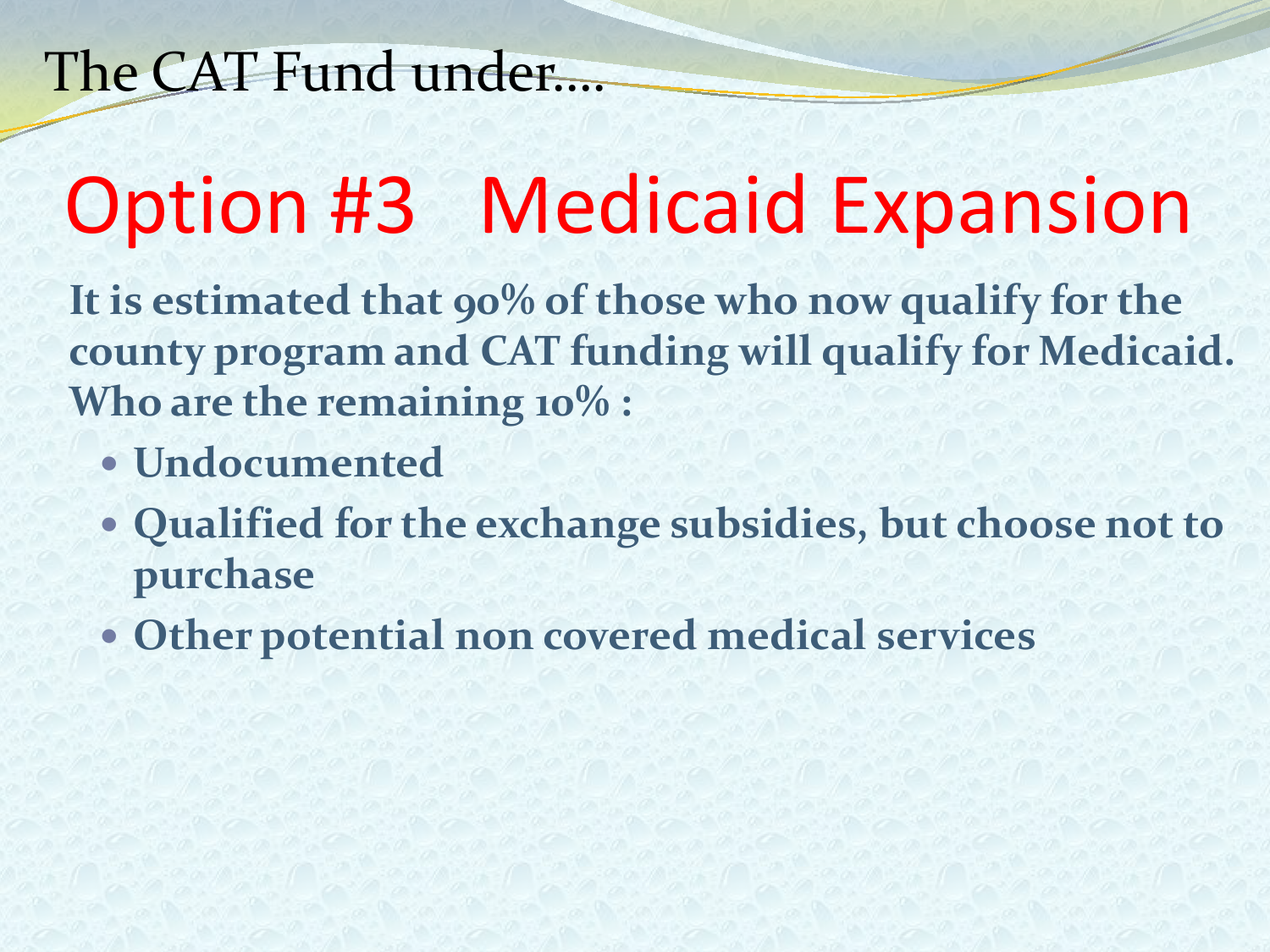The CAT Fund under….

Option #3 Expansion Chapter Remains Intact Replace current Idaho Code Chapter 35, Title 31? Repeal current Idaho Code Chapter 35, Title 31?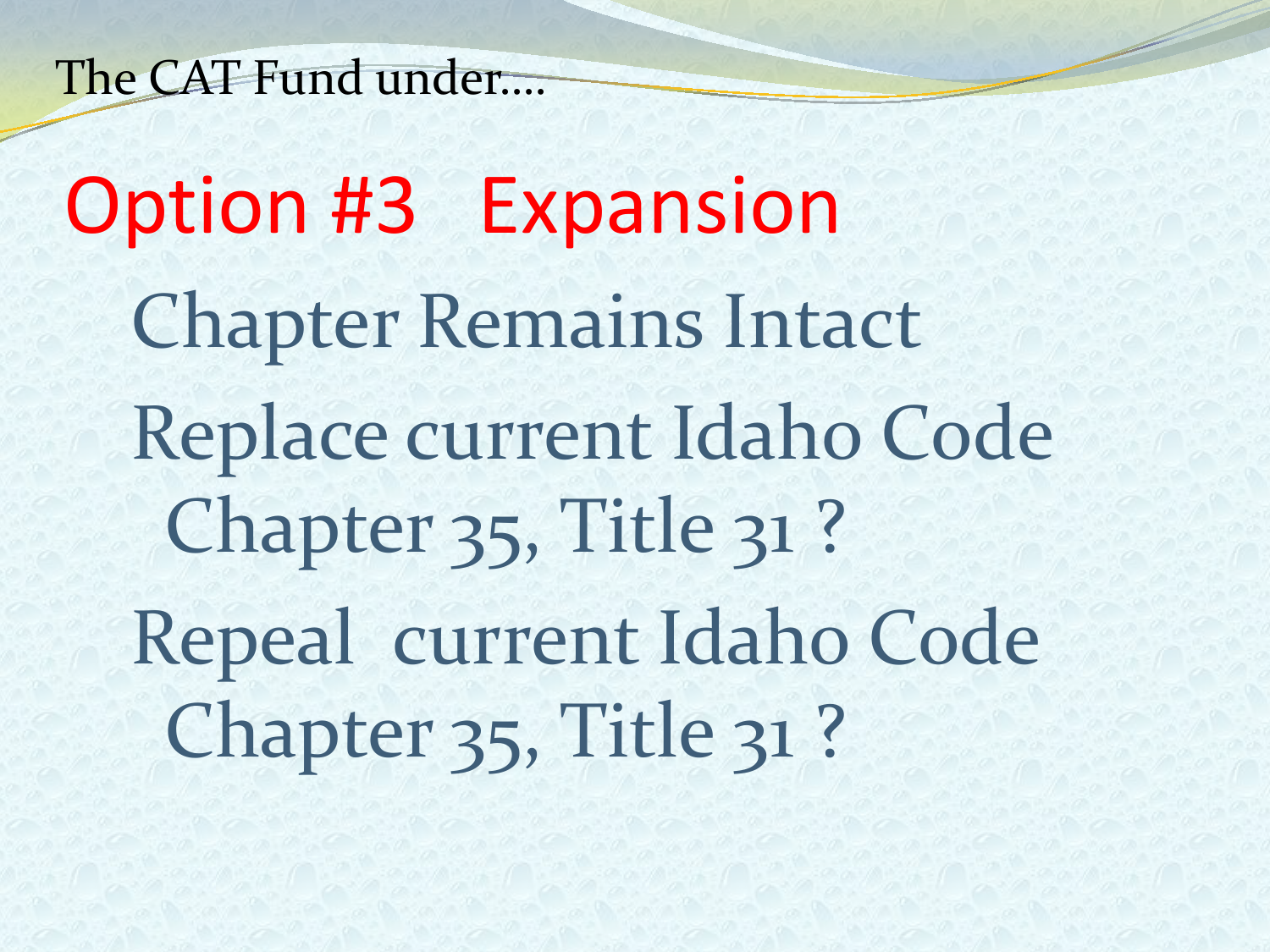## **Policy Makers – The Tough Part**

#### Looming Policy DecisionS

- **Should Idaho provide a program for those not covered by expansion.**
	- **Should the program pay either medical expenses or premiums for people who don't buy insurance?**
	- **Should Idaho cover undocumented persons?**
	- **Should redefine who and how people become medically indigent?**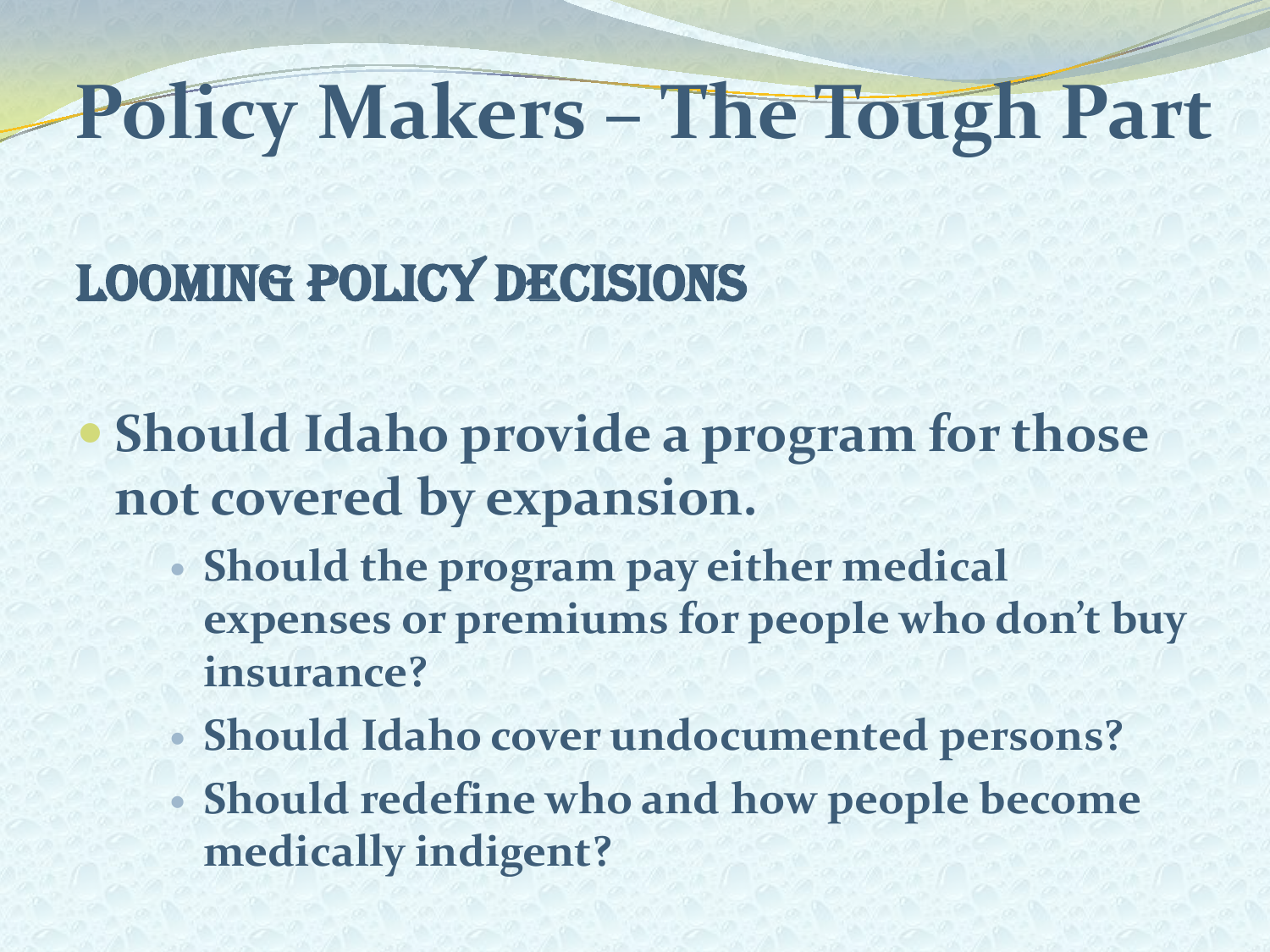#### The CAT Fund under….

### **TRANSITION**

 **It is estimated that the CAT Fund will need to remain intact for approximately 12-18 months to allow for the case load still out in the pipeline to be processed.** 

 **Consideration must also be given to the process that must continue for collection purposes post Medicaid expansion for those monies owed by the client to the counties and state, through lien attachment and reimbursement agreements.**